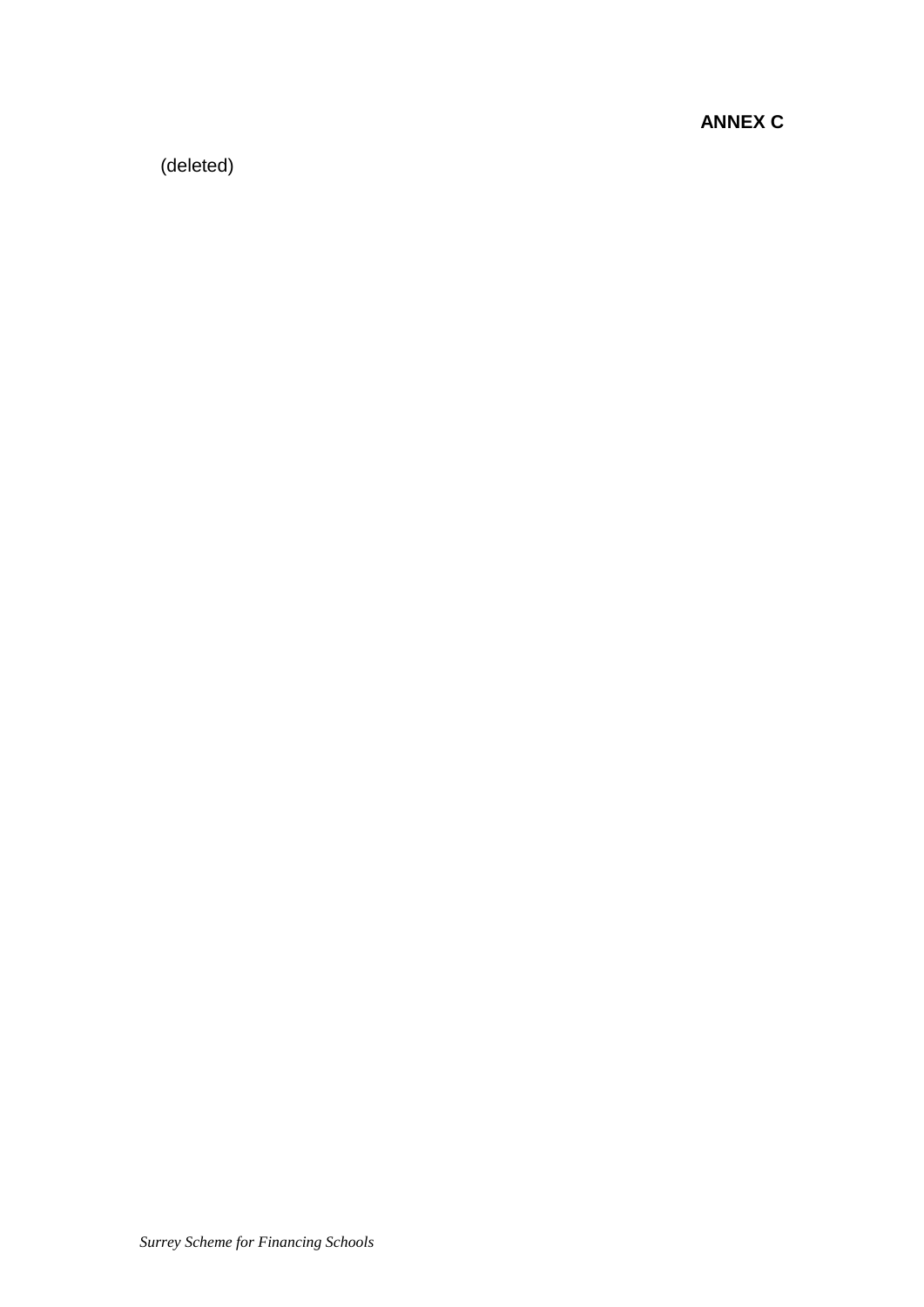# **ANNEX D**

# **PROCUREMENT RULES AND GUIDELINES**

- 1 The procurement framework for Surrey County Council maintained schools is set out in the Procurement Standing Orders for Schools. The latest version (issued September 2016) is available within Section E of the School Finance Manual. The Scheme for Financing Schools requires Governors and headteachers to comply with those standing orders. **The Standing Orders are not themselves part of the Scheme and may be revised by the council from time to time**. Schools will be notified of such changes via the bulletin. This Annex summarises the main features of the Standing Orders.
- 2 The Standing Orders aim to balance the need to give schools the freedom necessary to manage their delegated budgets to best advantage and the need to maintain due regard for the proper accountability for and control over the expenditure of public funds. The Secretary of State expects that, within reasonable value for money requirements, schools should be able to purchase goods and services from whatever source they see fit, taking into account quality and convenience for the school as well as price. Schools must also ensure that proposed purchases comply with National and County Safety Standards and meet current fire regulations.
- 3 The Procurement Standing Orders have been drawn up to ensure that purchases meet appropriate safety standards and to assist schools to obtain optimum prices and value for money. In some cases convenience and speed of delivery are also important considerations.
- 4 The method of purchasing set out in the Procurement Standing Orders can be summarised as follows (the financial limits are revised by the Council from time to time and Governors informed accordingly):
- (a) Low -Value Transactions

For transactions valued at or below **£9,999**, Governors, and where Governors have delegated these powers Headteachers, must obtain a written quotation from the supplier before a formal purchase order is issued specifying the supplies, services or works and setting out prices and terms of payment. A faxed quotation is acceptable in these cases. Schools should consider call-off contracts for supplies and services, where they exist, regardless of value.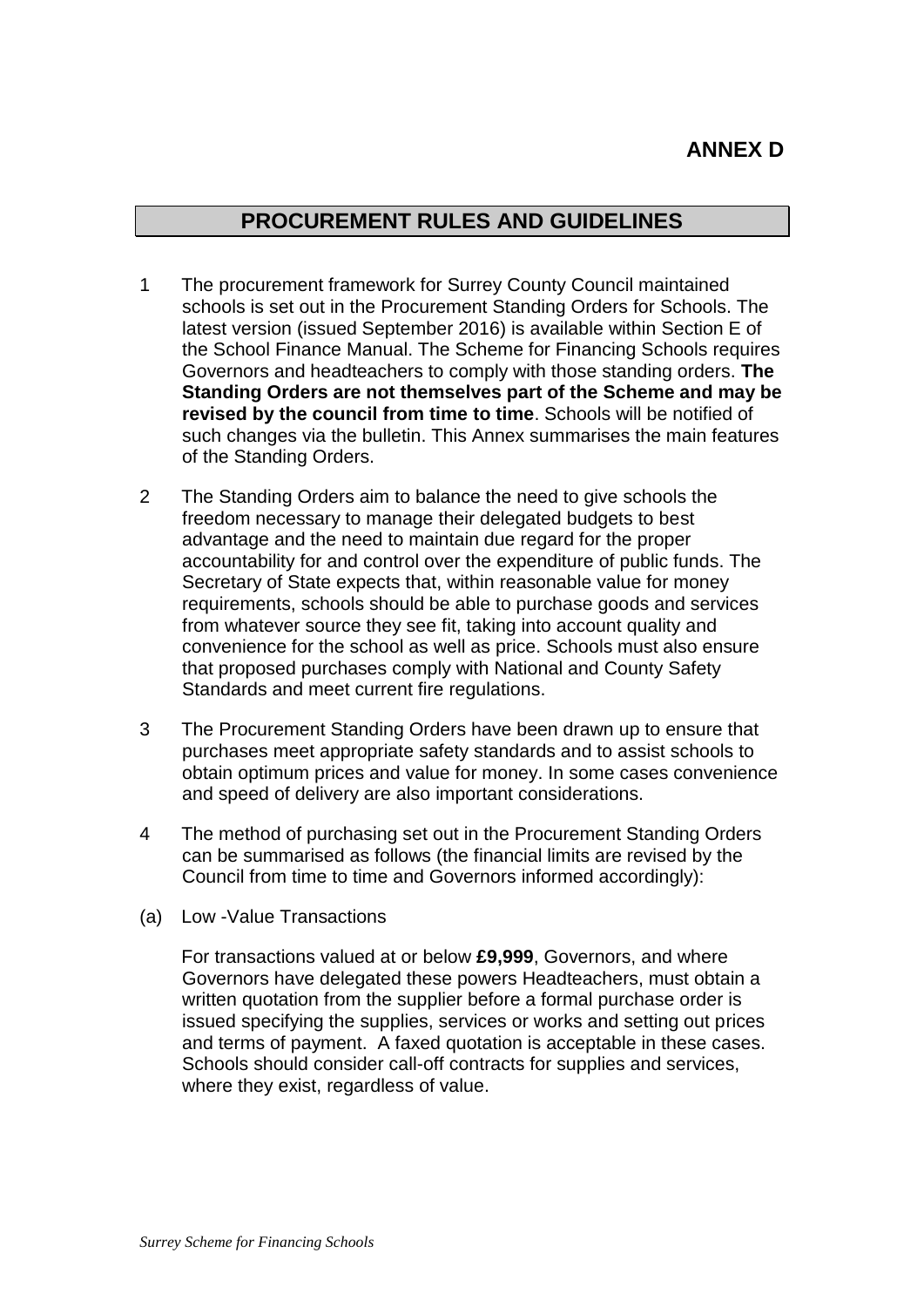(b) Intermediate-Value Transactions

For transactions valued over **£9,999 but at or below £49,999**, at least three written quotations must be invited. Either a formal contract must be entered into or a formal purchase order issued as appropriate, specifying the supplies, services or works and setting out prices, terms and conditions of contract and terms of payment. Faxed quotations are acceptable in these cases.

(c) Full Tender procedures for higher value transactions

For transactions valued at over **£50,000**, tenders must be invited and Governors must follow the requirements of standing orders as regards advertising to invite tenders, the number of tenders to be obtained and the opening of tenders. Schools should be familiar with contract standing orders and advice contained in Chapter E of the Schools Finance Manual before undertaking any tendering process.

Full EU compliant tendering is required for transactions over the EU limit (£172,514 at 1 September 2014), although there are some exceptions which are set out in the Procurement Standing Orders.

The Procurement Standing Orders also specify the requirements to be met if governors wish not to follow the procurement process normally expected for orders of any particular value.

- 5 The County Council negotiates special contracts ("Call-off" or "Standing" Contracts) for the regular supply of certain items (e.g., heating oil). Schools are recommended to use these arrangements where they are available and so obtain the benefits of bulk purchasing. Indeed these benefits will only be sustained if schools provide good information on their requirements at the outset and give a reasonable commitment to the "call-off" they have forecast. Details of "call-off" contracts are circulated and updated from time to time.
- 6 Governing Bodies are required to ensure that contractors they engage have public liability insurance cover at the level determined by the Authority . This applies to all contracts, including those for less than £5,000. Currently the insurance requirements are:
	- £5m or higher for contracts for works and designated services valued at up to £499,000
	- \* £10m or higher for all other contracts for works and designated services

Full details are in the Procurement Standing Orders

Separate limits apply to direct advice, design and consultancy work.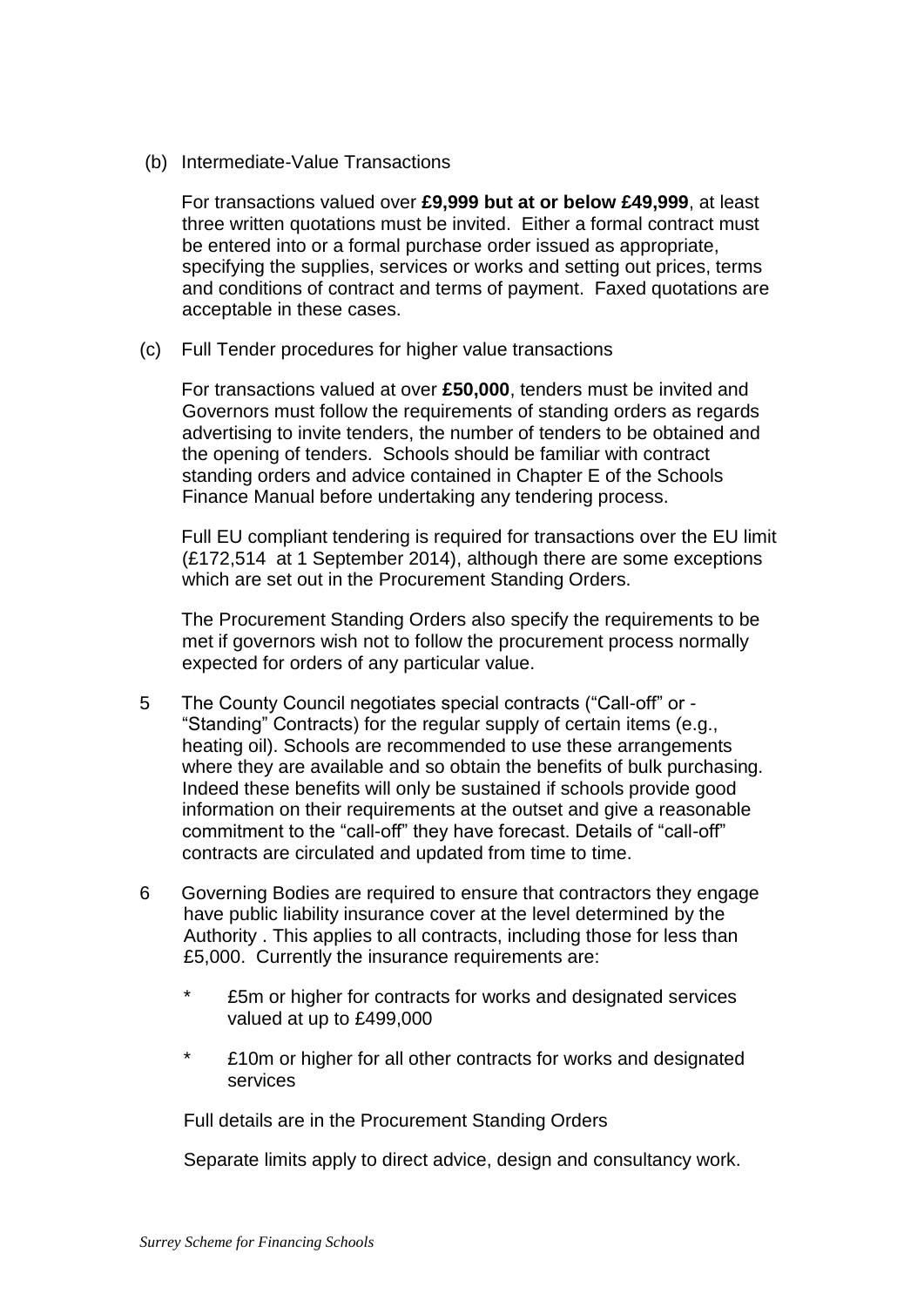## **ANNEX E**

## **CONDITIONS AND REQUIREMENTS FOR THE OPERATION OF LOCAL BANK ACCOUNTS**

This Annex summarises the conditions and requirements for the operation of local bank accounts included in section G of the Finance Manual. Nothing set out below alters any pre-existing requirements included in the Financial Regulations.

### 1 **Choice of Banking Arrangements**

- (a) Any school with a delegated budget may opt to operate a local bank account or change the bank or bank account option from the beginning of any financial year provided written notice of this intention is given by the preceding 31 January (to the Babcock 4S Finance consultancy team).
- (b) Schools are free to choose their own bank, but any choice outside the recommended list (s3.5.1) must be agreed in advance with the Chief Finance Officer, although existing accounts with banks not on that list can be retained;
- (c) Bank accounts can be in the name of the school. Alternatively, schools can opt to hold an "Umbrella "account which will be in the name "Surrey County Council - the correct educational name of school" and will be opened by the Authority on behalf of the school.
- (d) Former Grant maintained Schools are able to retain their existing bank account which was used to receive AMG in 1998/99. If this account is closed then the new account must conform to section 1 (b) above.

#### 2 **Use of Local Bank Accounts**

- (a) Payments from school bank accounts may only be made in respect of any expenditure which is a legitimate charge against the school's budget or any community facilities expenditure which is being met from eligible funds or from income.
- (b) Any cash income received by schools that is to be credited to the delegated budget should be paid into the local bank account.
- (c) Schools are not empowered to incur overdrafts on their local bank accounts or to borrow funds other than advances from the County Council to avoid incurring overdrafts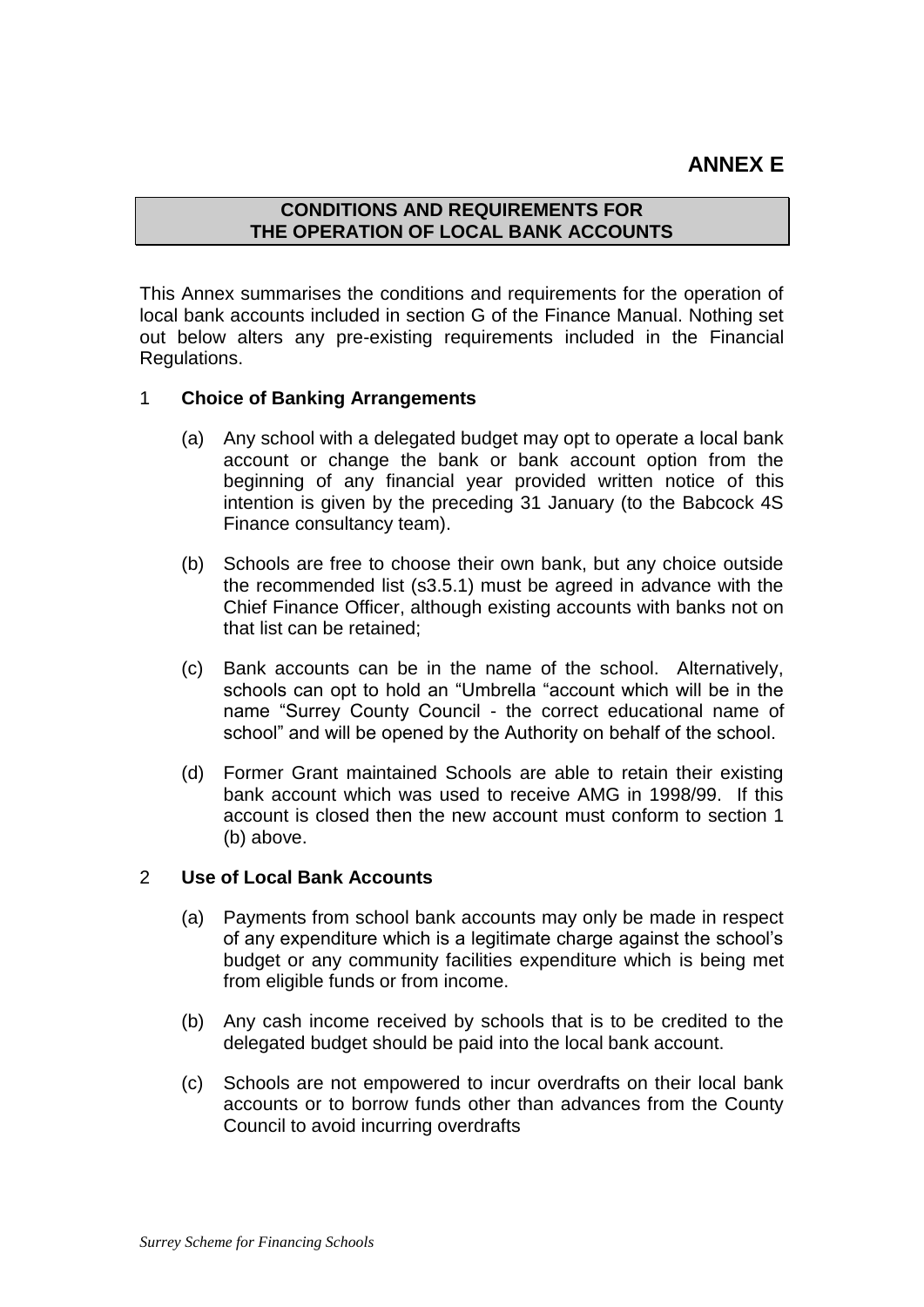- (d) Any charges imposed on a school's chosen account(s) by the banker for whatever reason fall to be met from the school's delegated budget.
- (e) Schools are not allowed to invest the Authority's funds in the money markets or any other non-authorised investment activity.
- (f) Schools are permitted to operate high interest or deposit accounts or term deposits of less than one year, although their use is not encouraged and it is anticipated that the need for such accounts will be very limited. Schools wishing to operate such accounts may only maintain them with institutions on the authority's list of approved banking institutions. Schools should not account for transfers to and from any such accounts as income and expenditure, but should make appropriate arrangements to record such activities in their accounts, and should maintain full supporting evidence of the transactions. Any school using term deposits should have due regard to the risks of adverse interest rate movements. Details of balances on any such accounts, and of movements to/from such accounts, must be provided to the authority alongside the information required at the year end for reconciliation of local bank accounts. Further details will be provided in the Finance Manual.

## 3 **Transfers of funds to local bank accounts**

- (a) Transfers of funds will be based on schools' budget share or a proportion of this depending on the chosen option.
- (b) Termly transfers will be made on the first banking day of April, September and January. Monthly transfers including salary costs will be made three working days prior to the school pay date. Schools receiving monthly payments will receive a flat rate payment of 1/36th of budget share on 1 April which will be deducted from the month 12 payment.
- (d) The County reserves the right to charge interest at the average local authority seven day rate for the relevant period on the funds advanced to the school to avoid the school going into overdraft on its local account.

#### 4 **Accounting Requirements**

- (a) Schools will be required to maintain a certain minimum level of analysis within the accounting records which support their local payments and receipts processes. These requirements will be consistent with responsibilities placed on the authority by external bodies.
- (b) Schools will be required to submit monthly returns of payments from and receipts to their local bank accounts to the Chief Finance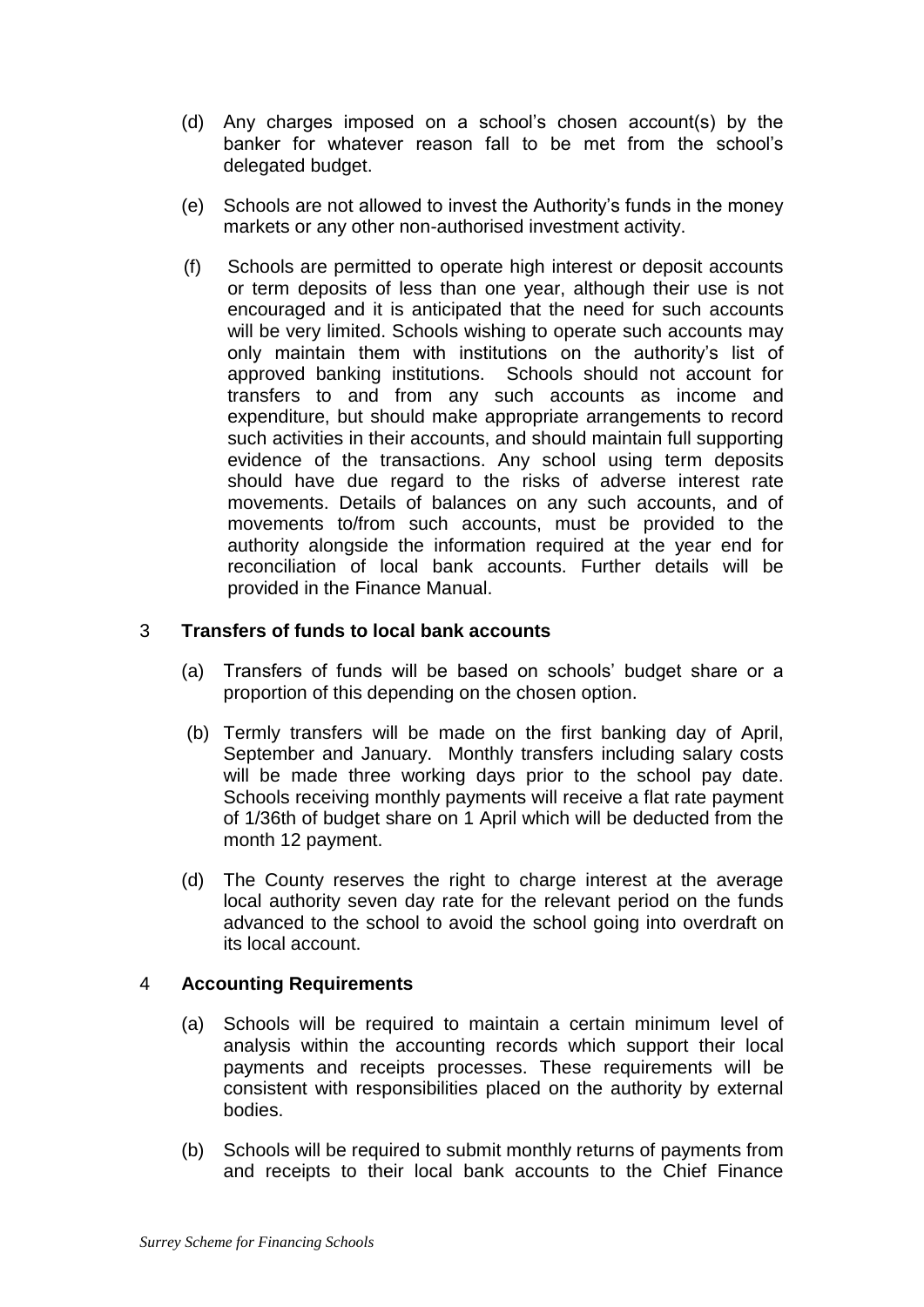Officer by the 18th of the following month. The return will be in a specified format consistent with the requirements outlined in paragraph (a) above.

- (c) Schools will be required to submit a statement of annual expenditure and income in a specified format by 30 April following the end of the financial year. Schools will be required to convert their record of local payments and receipts into expenditure and income in a manner consistent with the Authority's accounting principles
- (d) Schools with local bank accounts will be acting as the agents of the County in respect of the collection of VAT and income tax under CIS. Any penalties imposed by either Customs and Excise or Inland Revenue because of errors in the proper treatment of, or accounting for VAT and CIS income tax by schools will be recharged to their delegated budgets.
- (e) Schools operating local bank accounts will retain locally all prime documents relating to their local payments and receipts processes. They will be required to retain these documents for such periods as specified by the Chief Finance Officer (see Finance Manual Section D Annexe 3) and may be required to make these available to the County's internal and external auditors and to representatives of Customs and Excise, Inland Revenue, Department of Work and Pensions and other similar bodies.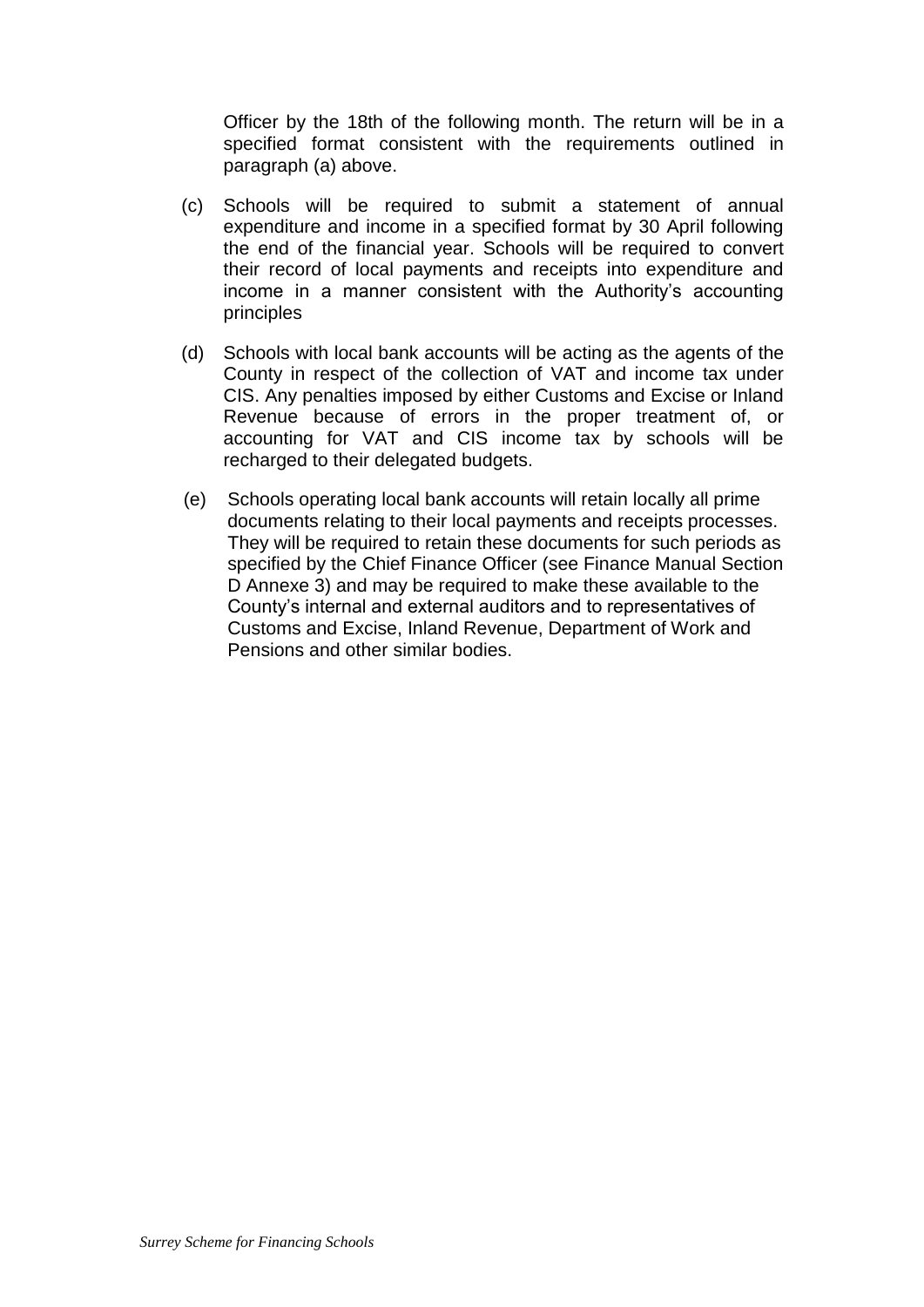## **ANNEX F**

## **Arrangements for the Approval of a Licensed Deficit**

#### **Content**

## **Section**

- 1. Framework and Timetable for Approval of a Licensed Deficit
- 2. Code of Practice for Schools with a Deficit Budget
- 3. Legislation Concerning the Management of Deficit Budgets
- 4. Data for Analysis and Management of Deficit Budgets

## **Appendix**

A Model Agreement to a licensed Deficit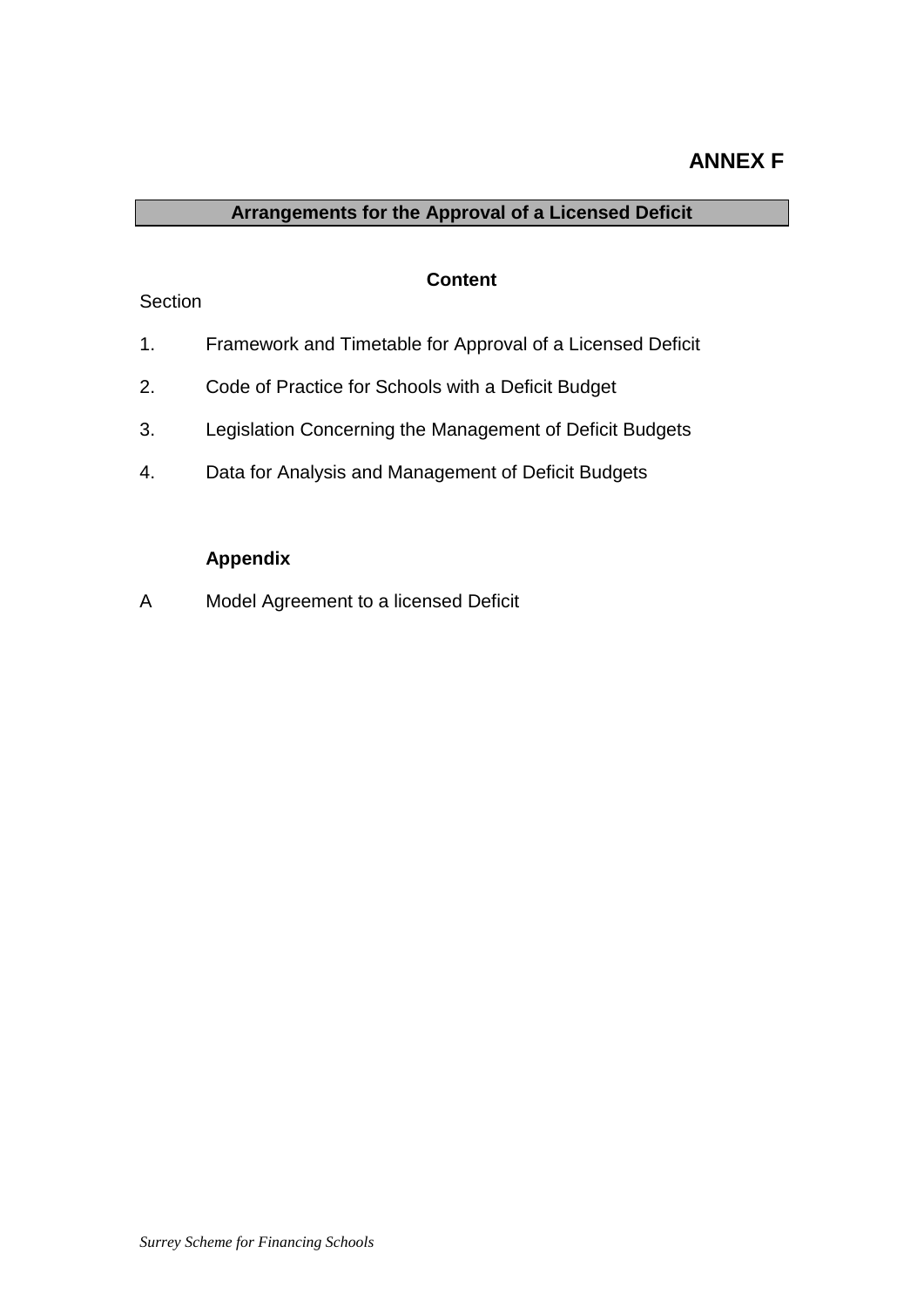## **Framework and Timetable for Approval of a Licensed Deficit**

#### **Introduction**

Schools are required to operate within their formula allocation and most schools are able to achieve this. However, at any point in time, a minority of schools are unable to operate within their budget. This is sometimes due to circumstances partly outside their control and sometimes due to poor management of their budget.

Where a school finds itself in difficulty, it is normal for a Finance Consultant to assist the school to plan a balanced budget over a period of years, through a licensed deficit. The criteria for such a licence is detailed below.

### **Timetable :**

Draft Budget Plan 30 November Formula Published End February Budget Plan 1 May Cabinet member meeting July (for Member Approval of Budget)

### **Approval of Licensed Deficits**

#### **Officer Approval (up to 5% of budget share)**

The scheme provides for officer approval for licensed deficits up to 5% of the budget share. .

#### **Member Approval (over 5% of budget share)**

Requests for a licensed deficit requiring member approval will need to be finalised two weeks prior to the Cabinet member meeting.

Consultants associated with individual schools will provide an opinion as to the likelihood that a school can deliver the proposed strategy.

#### **Documentation Required:**

A current year budget in the new format contained in Finance Manual.

Projected Budgets for years covering the period of the licence in the specified format. (also found in the Finance Manual)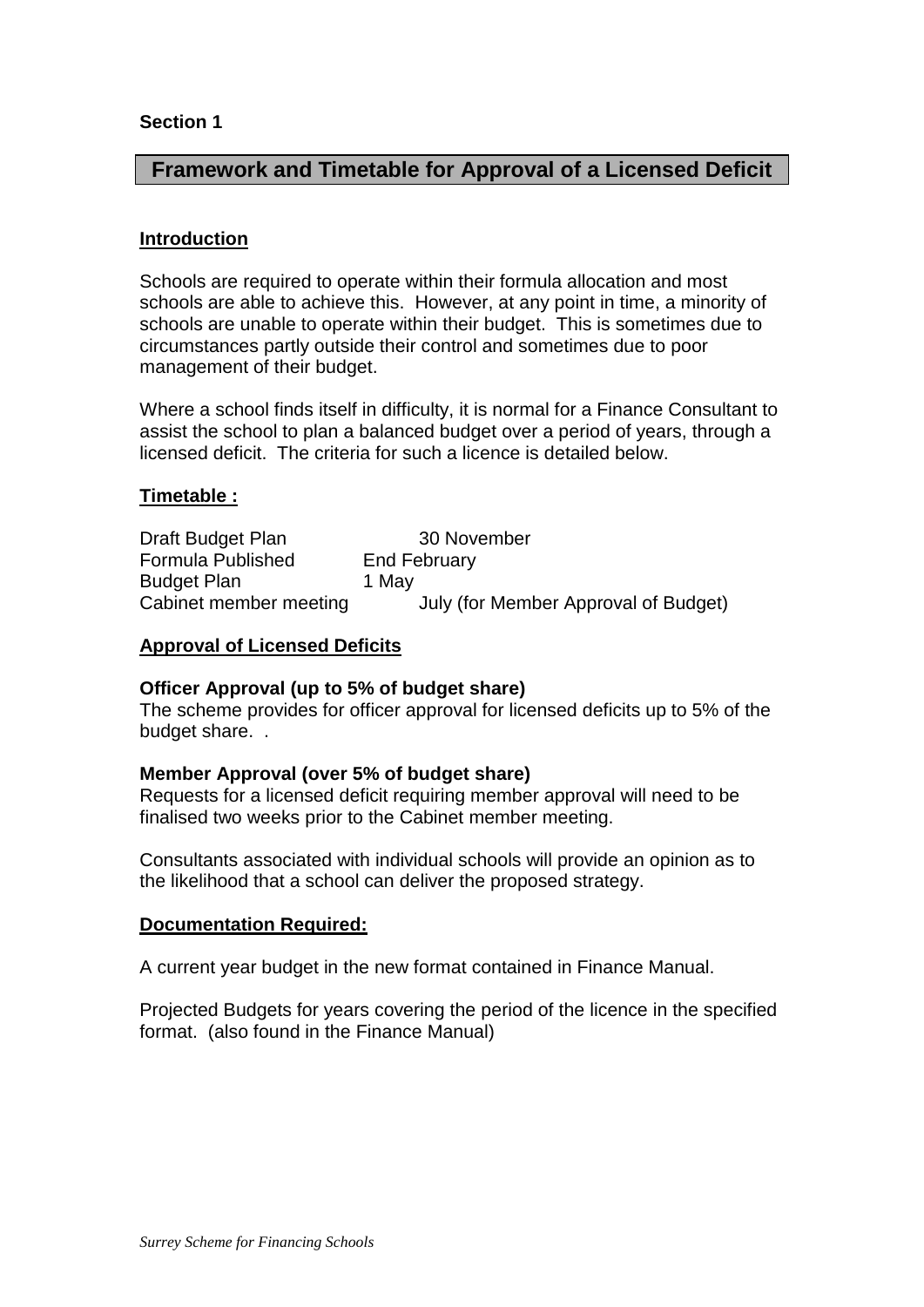The request should:

- not exceed 3 years, including current year;
- not exceed 10% of budget share in any year;
- show the budget balancing at the end of the licensed period.

In some cases it may be impossible for a school in the early stages of a deficit strategy to show a balanced budget position at the end of the licensed period. If member approval is sought to a non balancing license, this must first be approved by the Head of Finance for Schools and Learning.

Where a Governing Body cannot produce a balanced budget over 5 years, the Director for Education, Lifelong Learning and Culture may recommend that there is a review of school places and provision in the community served by the school (See Section 3).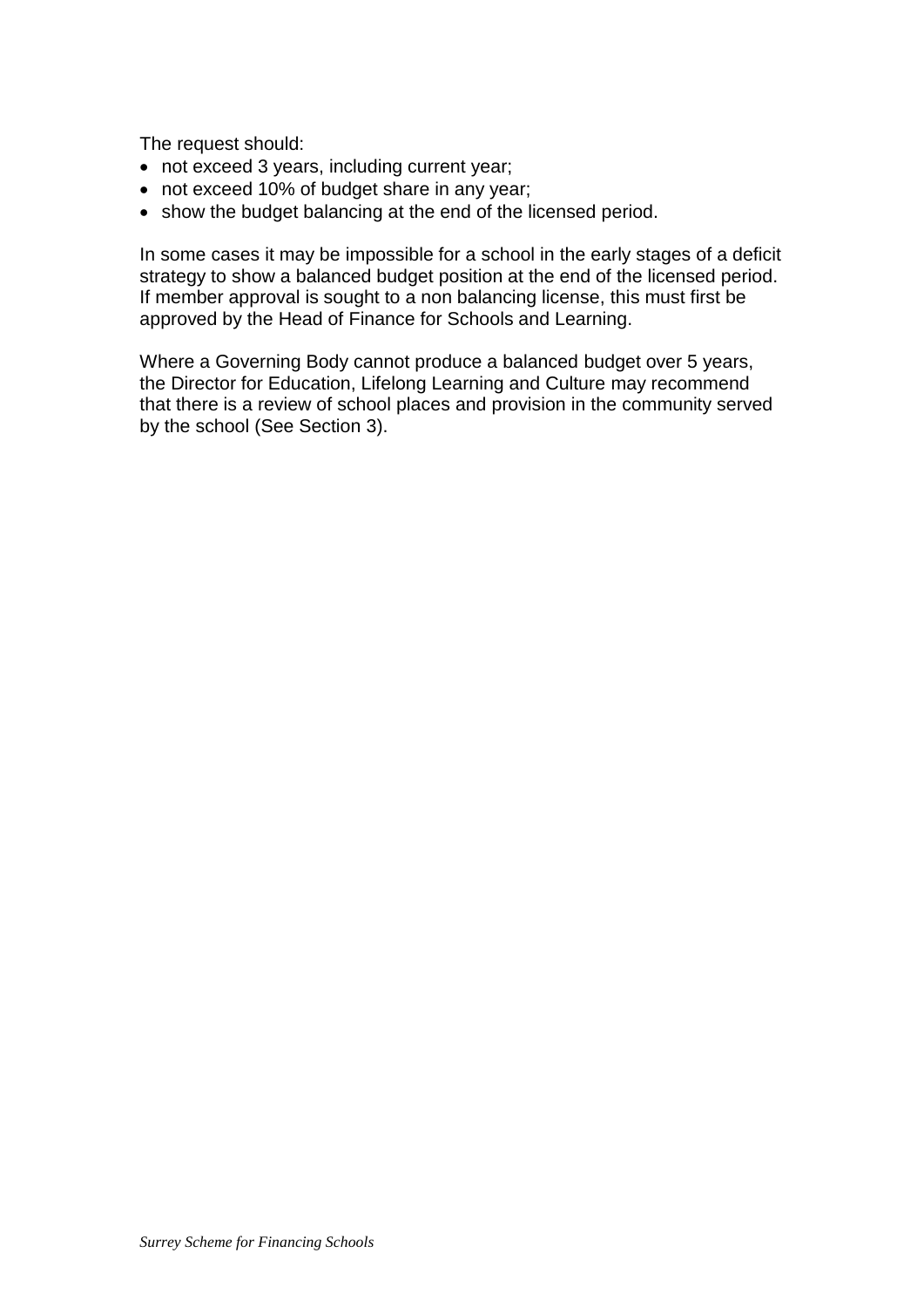## **Code of Practice for Schools with a Deficit Budget**

#### **Introduction**

The intention of this code is to ensure that the Governing Body retains responsibility for managing the budget. The Authority believes that spending decisions are best made locally. Any steps taken by the Authority to intervene would be short term and only taken as a last resort.

## **Code of Practice**

Schools which will go into an unplanned deficit at year end, or anticipate a deficit budget in the following year(s) are required to complete a budget plan showing how they will repay the deficit over an agreed period up to three years..

The format of this plan can be found in the Finance Manual.

The budget plan will be reviewed and signed by the Authority if it is deemed to be realistic and achievable. The plan must be signed by the Headteacher, Chairman of the Governing Body and Director for Ecucation, Lifelong Learning and Culture to ensure all parties are signed up to the licensed budget strategy. A copy of the agreement will be retained by the school and the Authority.

Agreed licensed deficits will be reviewed annually. Schools with licensed deficits will be required to provide monthly monitoring reports, together with supporting evidence, during the terms of the licence, and quarterly reports for a minimum of one financial year thereafter (ie schools recently in deficit will be deemed to be in need of frequent monitoring under s2.1.2 of the Scheme). The format of the monitoring statements and the content of the supporting evidence will be advised by the authority when the recovery plan is approved.

If due to changing circumstances, a school is unable to comply with the terms of the agreement, a meeting will be held between the school and representatives of the Authority. Where a school can demonstrate genuine difficulties regarding compliance, it may be possible to renegotiate the length of agreement subject to a total length of licence not exceeding five years.

If a school fails to take the action specified within the agreement, and refuses to comply with negotiated amendments to the agreement designed to rectify the situation, the Authority may issue a formal warning. (See Section 3 - Legislation)

This warning will reiterate the steps which the Authority requires the Headteacher/Governing Body to take and will specify a compliance period. If the Headteacher/Governing Body fails to comply with the conditions set out in the warning, the Authority will be obliged to withdraw delegation from the Governing Body.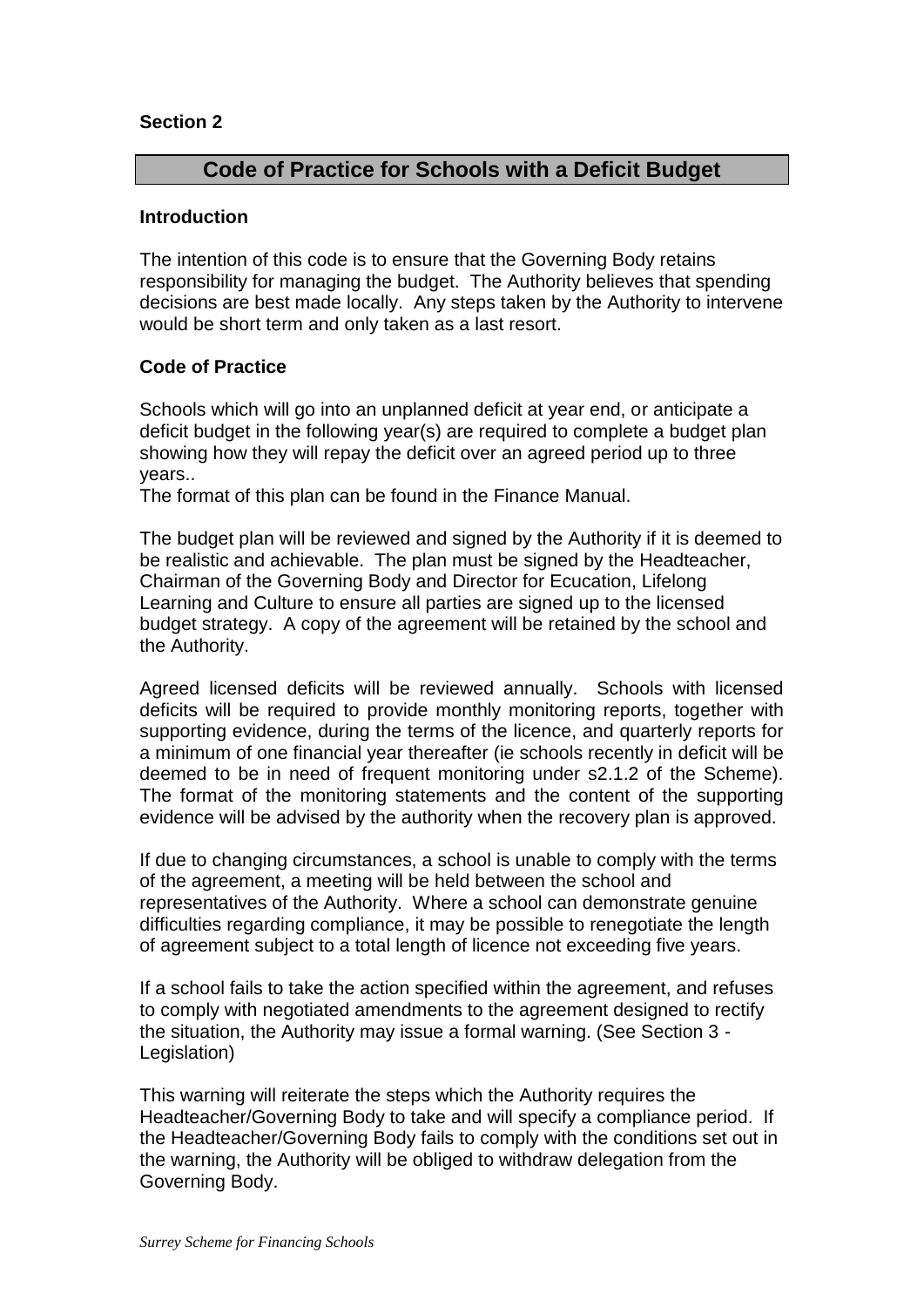## **Legislation Concerning the Management of Deficit Budgets**

## **Suspension of Delegation**

#### **School Standards and Framework Act 1998 Schedule 15 (Section 51)**

The Authority can consider withdrawal of delegation where it appears to the Authority that the Governing Body of a school:

- (a) has been guilty of a substantial or persistent failure to comply with any delegation requirement or restriction, or
- (b) is not managing in a satisfactory manner the expenditure or appropriation of the school budget.

## **Other More Radical Approaches**

The Director for Education. Lifelong Learning and Culture may recommend a review of school places and provision in the community served by the school.

Closure and reopening a new school provides the only legal mechanism for the Authority to write-off accumulated school deficits leaving the school to operate without the burden of debt hanging over it.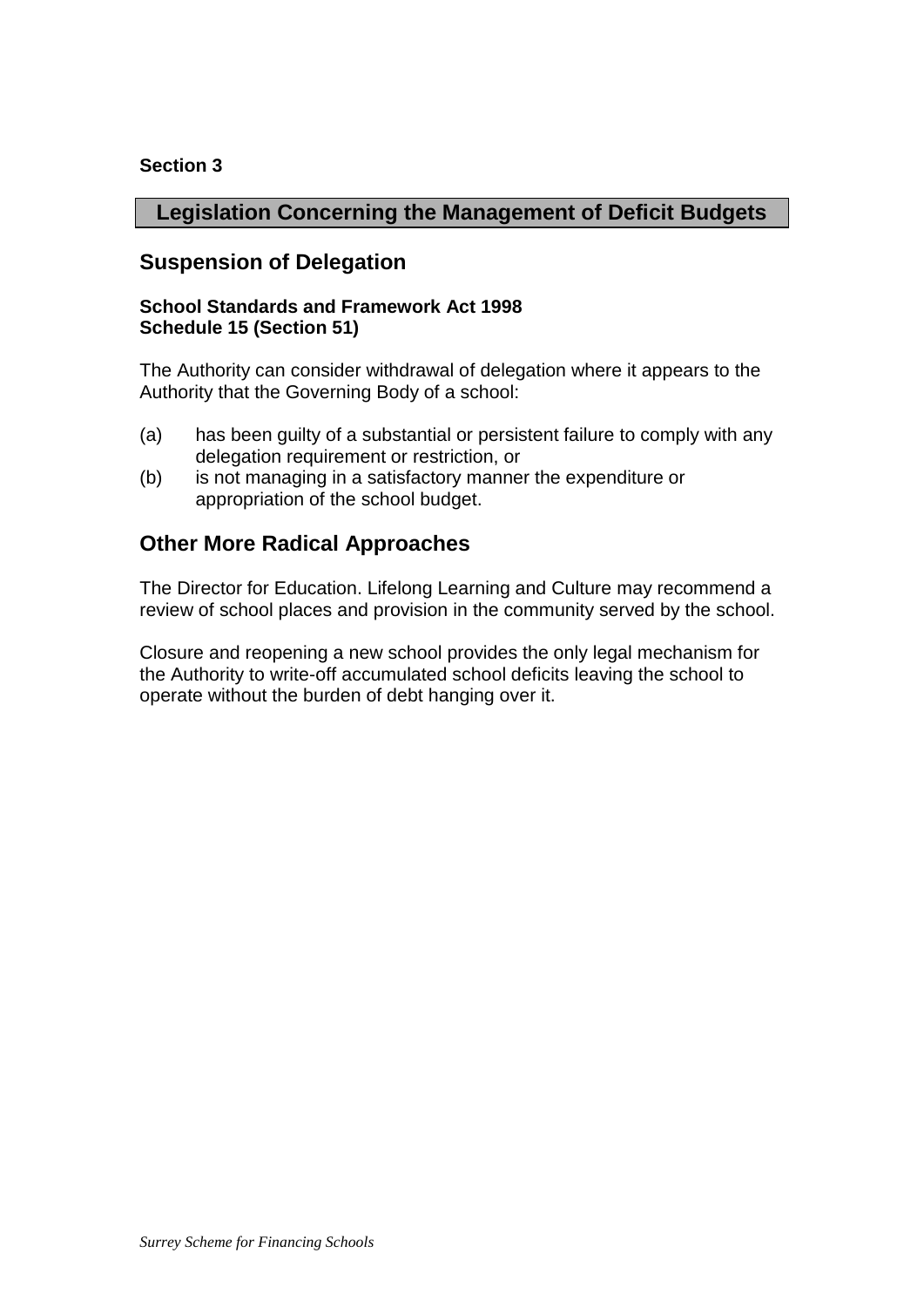## **Data for Analysis and Management of Deficit Budgets**

#### **Introduction**

When a school finds itself facing a possible deficit budget, there is a need to undertake some self evaluation. This evaluation should include the following data which the Authority would expect to see employed in formulating a balanced budget strategy.

### **Project pupil numbers:**

First Preferences Anticipated Numbers School Pupil number trends

### **Prepare Formula Forecast**

Prepare formula forecasts for the years covered by a possible license from the planning tool on the Schools and Learning Finance Website.

### **Surrey Benchmarking Data**

Analysis of spending compared to Surrey average via schools database. This can be used to produce a per pupil variation on cost centres, and the overall impact of these on the school budget compared to average. (This is a tool to assist budget planning - schools are not expected to operate at average spending levels due to their differing circumstances)

#### **Audit Commission - National Benchmarking Website**

The Audit Commission website allows school expenditure to be compared to other schools nationally, by selection of a data group of similar schools.

## **Audit Commission - Self Evaluation Website**

The Audit Commission website facilitates school self evaluation.

## **In Year Financial Performance**

This should be calculated for each year covered by a licensed deficit. In its pure form it makes allowance for pupil number adjustments in previous and past years. This allows schools to see if they are using balances to support ongoing expenditure, a strategy that could flag up a potential future deficit.

## **Identify and detail why a school is in deficit:**

Which costs are high and how can they be reduced if appropriate. Could the school have avoided the deficit if timely decisions had been made? Are changes in pupil numbers within or outside the control of the school?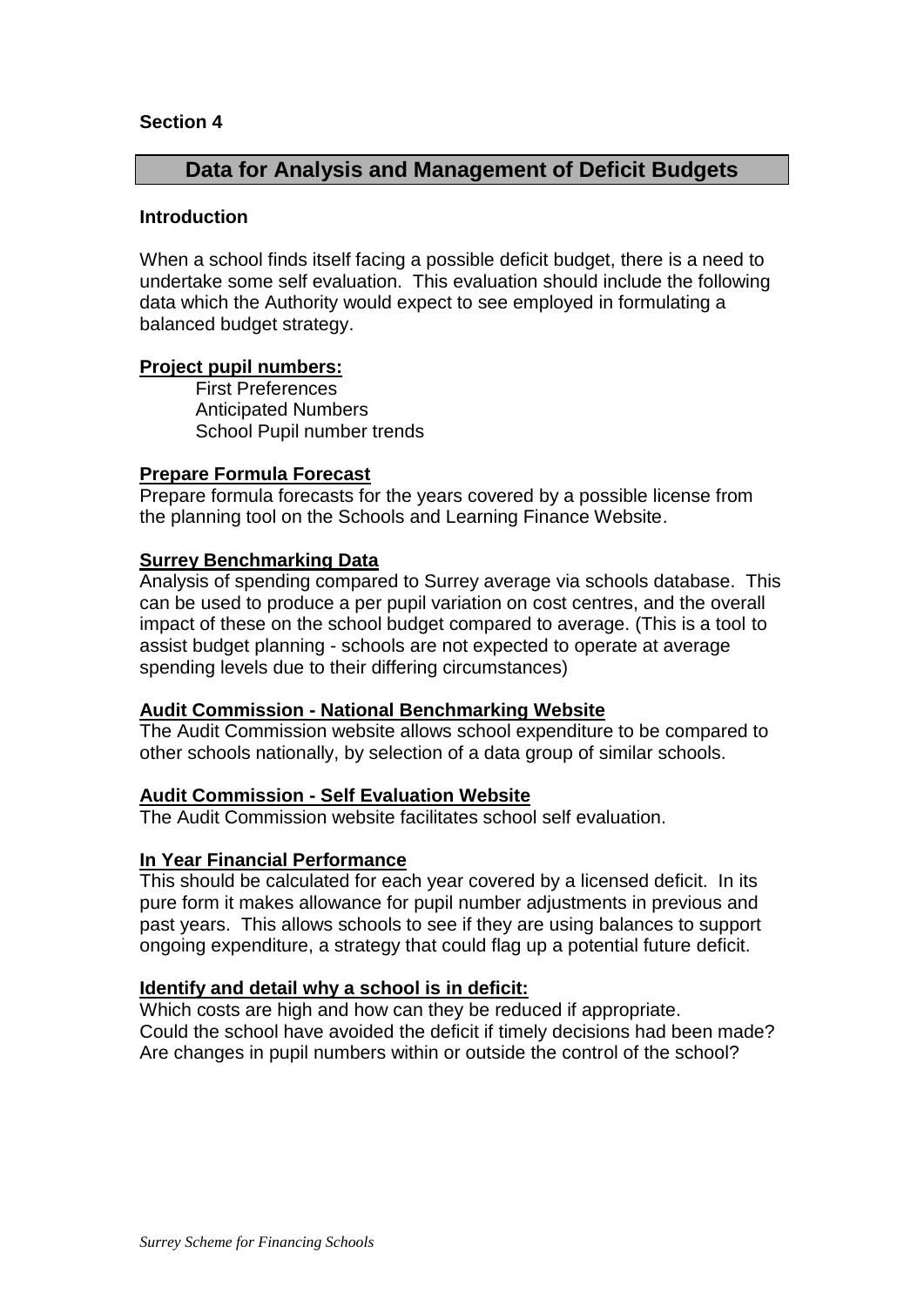### **Motivation**

Governors, Heads and members of the Senior Management Team should all engage in the self evaluation and recovery plan. Schools should not expect solutions to be generated by Authority officers. However, officers will assist schools in any way they can within their individual specialism. It is unlikely that a school will overcome a significant deficit without acceptance of the financial problem and the subsequent recovery plan.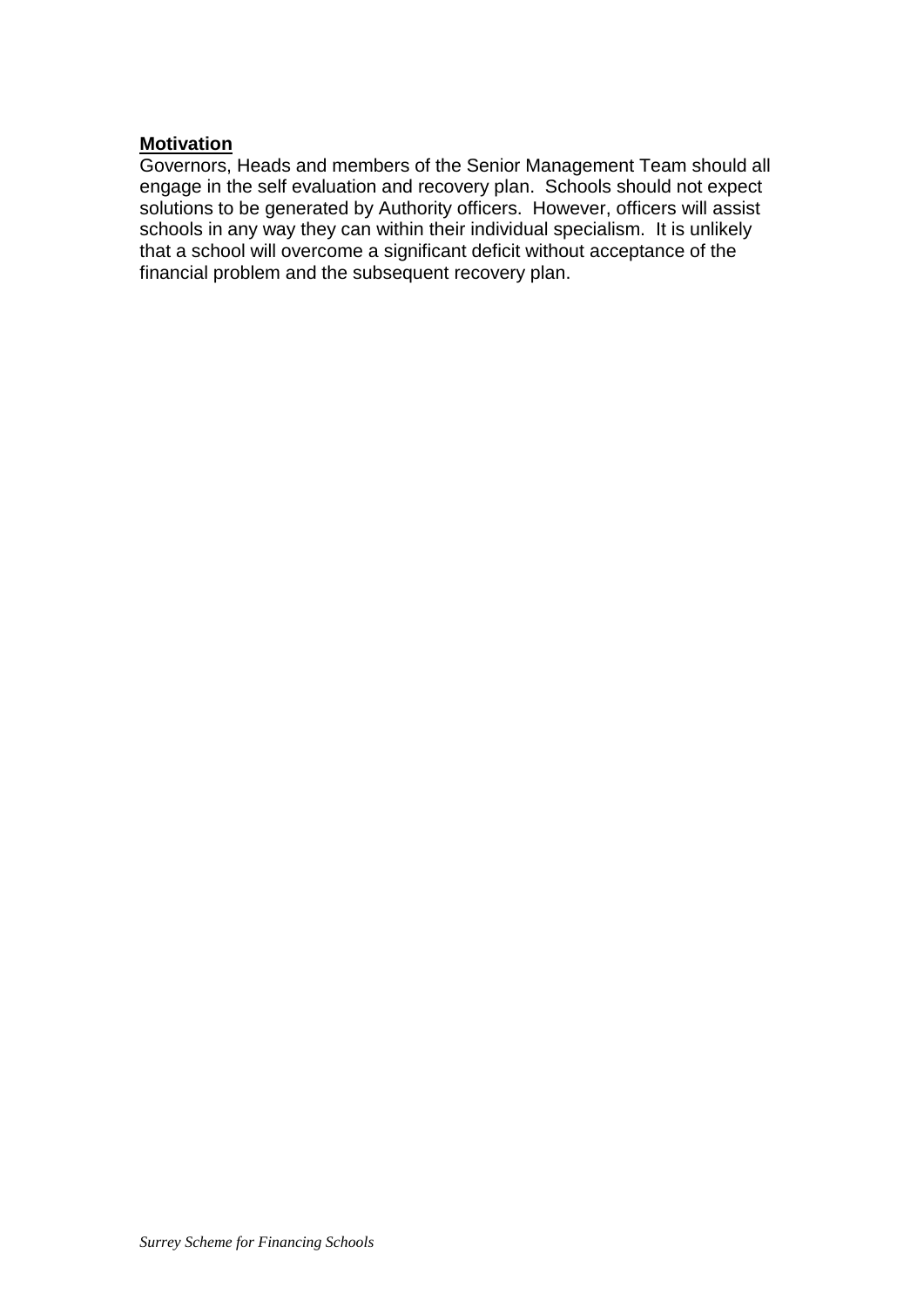# **ANNEX G**

## **RESPONSIBILITY FOR PREMATURE RETIREMENT AND REDUNDANCY COSTS**

This Annex summarises the position relating to the charging of voluntary early retirement and redundancy costs. It sets out what is specified in legislation and provides some examples of when it might be appropriate to charge an individual school's budget, the central Schools Budget or the local authority's non-schools budget. The Annex is based closely on Annex B of the DFE Statutory Guidance on Schemes for Financing Schools, as updated in March 2018**. It is attached to the Surrey Scheme for information and is not part of the Scheme as such, nor is it a statement of Surrey County Council policy**. The fact that circumstances are listed in the Annex in which it might be appropriate for a local authority to meet premature retirement costs centrally does not mean that Surrey will always, or ever, meet such costs in those circumstances.

Section 37 of the 2002 Education Act states that:

- (4) costs incurred by the local education authority in respect of any premature retirement of a member of the staff of a maintained school shall be met from the school's budget share for one or more financial years except in so far as the authority agree with the governing body in writing (whether before or after the retirement occurs) that they shall not be so met;
- (5) costs incurred by the local education authority in respect of the dismissal, or for the purpose of securing the resignation, of any member of the staff of a maintained school shall not be met from the school's budget share for any financial year except in so far as the authority have good reason for deducting those costs, or any part of those costs, from that share;
- (6) The fact that the authority have a policy precluding dismissal of their employees by reason of redundancy is not to be regarded as a good reason for the purposes of subsection (5); and in this subsection the reference to dismissal by reason of redundancy shall be read in accordance with section 139 of the Employment Rights Act 1996 (c. 18).

The default position, therefore, is that premature retirement costs must be charged to the school's delegated budget, while redundancy costs must be charged to the local authority's budget. In the former case, the local authority has to agree otherwise for costs to be centrally funded, while in the latter case, there has to be a good reason for it not to be centrally funded, and that cannot include having a no redundancy policy. Ultimately, it would be for the courts to decide what was a good reason, but the examples set out below indicate the situations in which exceptions to the default position might be taken.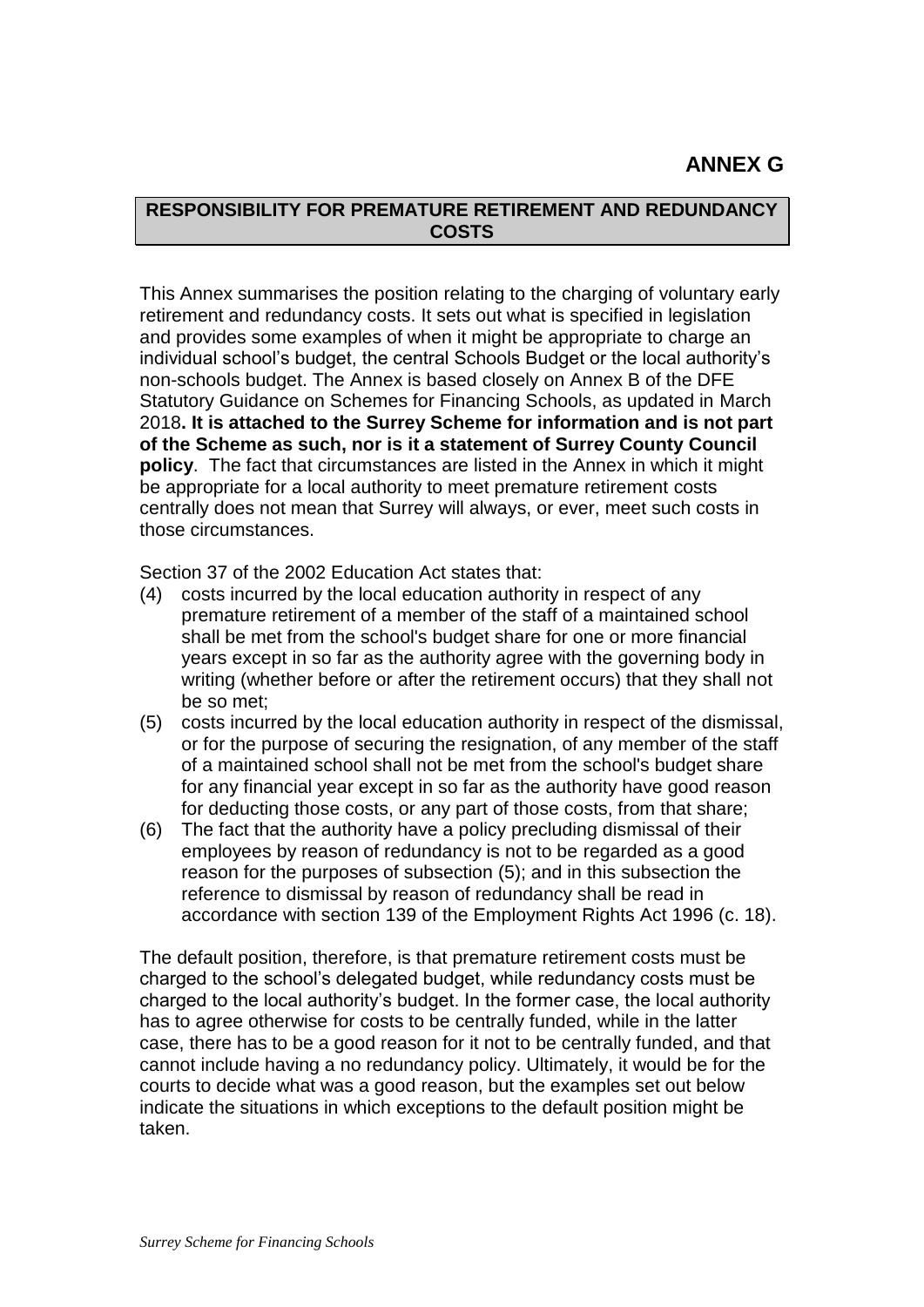*Charge of dismissal/resignation costs to delegated school budget*  Charges to a delegated budget may be considered in the following circumstances

- If a school has decided to offer more generous terms than the authority's policy, then it would be reasonable to charge the excess to the school;
- If a school is otherwise acting outside the local authority's policy;
- Where the school is making staffing reductions which the local authority does not believe are necessary to either set a balanced budget or meet the conditions of a licensed deficit;
- Where staffing reductions arise from a deficit caused by factors within the school's control;
- Where the school has excess surplus balances and no agreed plan to use these
- Where a school has refused to engage with the local authority's redeployment arrangements.

## *Charge of premature retirement costs to local authority non-schools budget*

- Where a school has a long-term reduction in pupil numbers and charging such costs to their budget would impact on standards;
- Where a school is closing, does not have sufficient balances to cover the costs and where the central Schools Budget does not have capacity to absorb the deficit;
- Where charging such costs to the school's budget would prevent the school from complying with a requirement to recover a licensed deficit within the agreed timescale;
- Where a school is in special measures, does not have excess balances and employment of the relevant staff is being/has been terminated as a result of local authority or government intervention to improve standards

*Premature retirement and redundancy costs for community facilities staff* For staff employed under the community facilities power, the default position is that any costs must be met by the governing body, and can be funded from the delegated budget if the governing body is satisfied that this will not interfere to a significant extent with the performance of any duties imposed on them by the Education Acts, including the requirement to conduct the school with a view to promoting high standards of educational attainment Section 37 states:

- (7) Where a local education authority incur costs—
- (a) in respect of any premature retirement of any member of the staff of a maintained school who is employed for community purposes, or

.